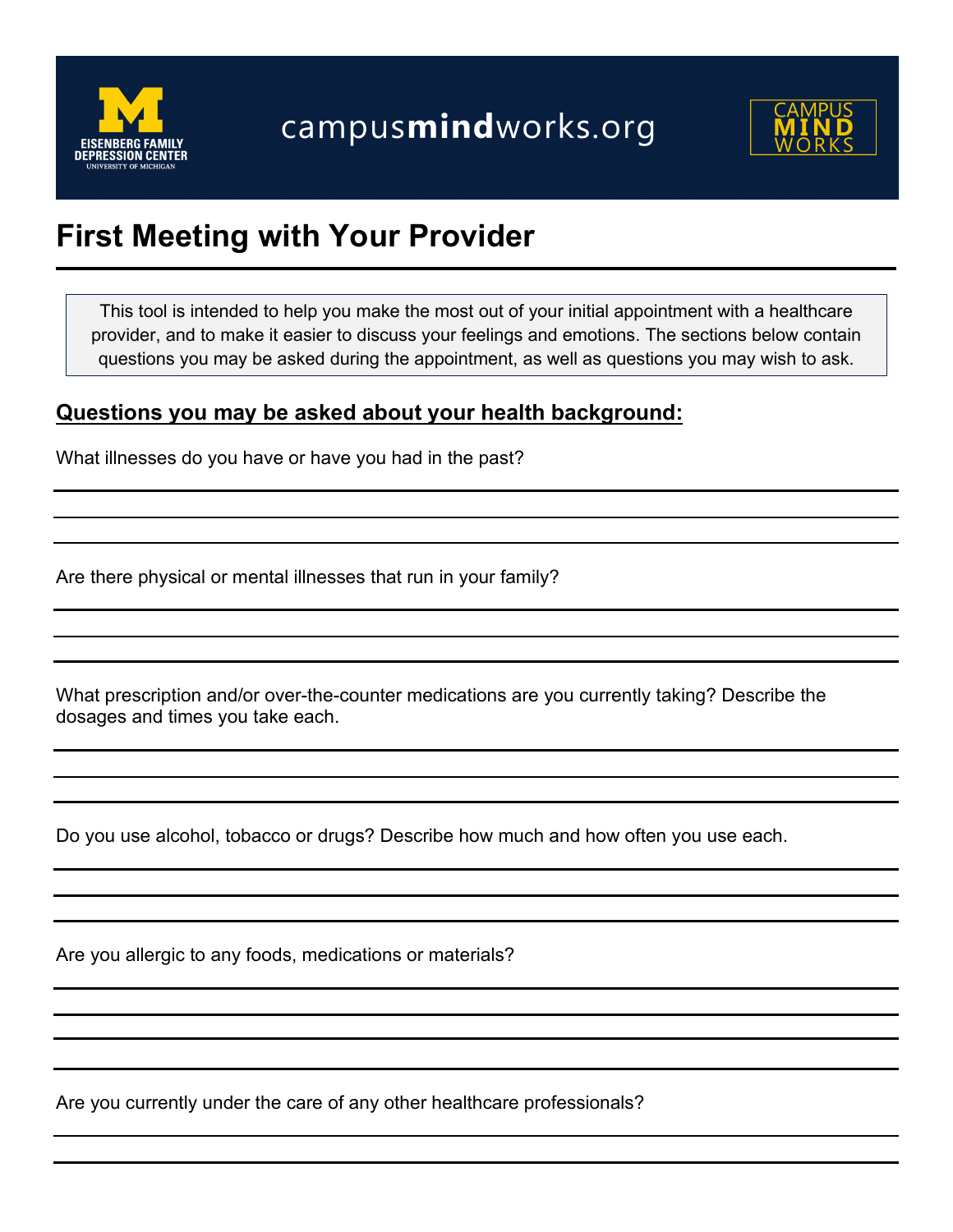## **Information to share about your current physical health:**

Describe any physical problems you may be having (e.g. feeling tired, having trouble sleeping, lacking energy, having unexplained aches and pains, experiencing changes in appetite, losing or gaining weight, experiencing sexual problems).

# **Information to share about your current emotional health:**

Describe any emotional problems you may be having (e.g. feelings of sadness, hopelessness, guilt, anger, moodiness or loss of interest in friends, families or favorite activities).

Describe any problems you may be having concentrating, making decisions or remembering, or any delusions, hallucinations or thoughts of harming yourself:

Describe any problems you may have such as withdrawing from people, abusing alcohol or drugs, missing work, school or other commitments or attempting to harm yourself in any way:

Describe any recent changes in your life and/or any recent events or situations that have caused stress in your life.

# **Note any other issues or concerns you wish to discuss with your healthcare provider:**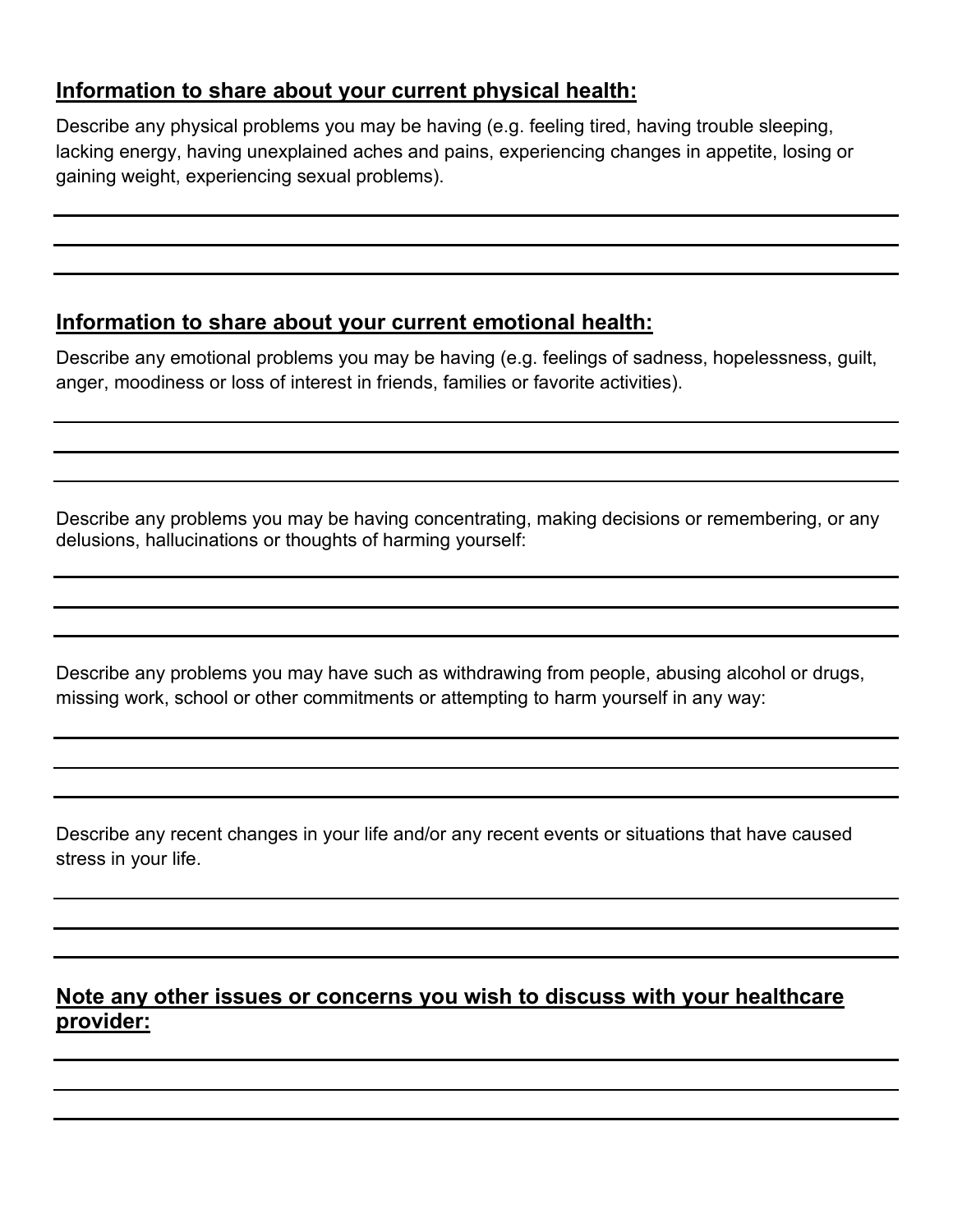## **Questions you may wish to ask your healthcare provider:**

#### *If medication is being prescribed***:**

What is the brand name of this medication? What is it's generic name?

How much and how often will I take it? Is it to be taken at a particular time of day? With food?

What do I do if I forget to take this medication?

Is a generic version of this medication available at a lower cost?

Describe any side effects associated with taking this medication.

How long does it usually take for this medication to have an effect?

Write down any other questions you may wish to ask:

#### *If therapy is being prescribed:*

What type of therapy is being recommended? Why was this method chosen for me?